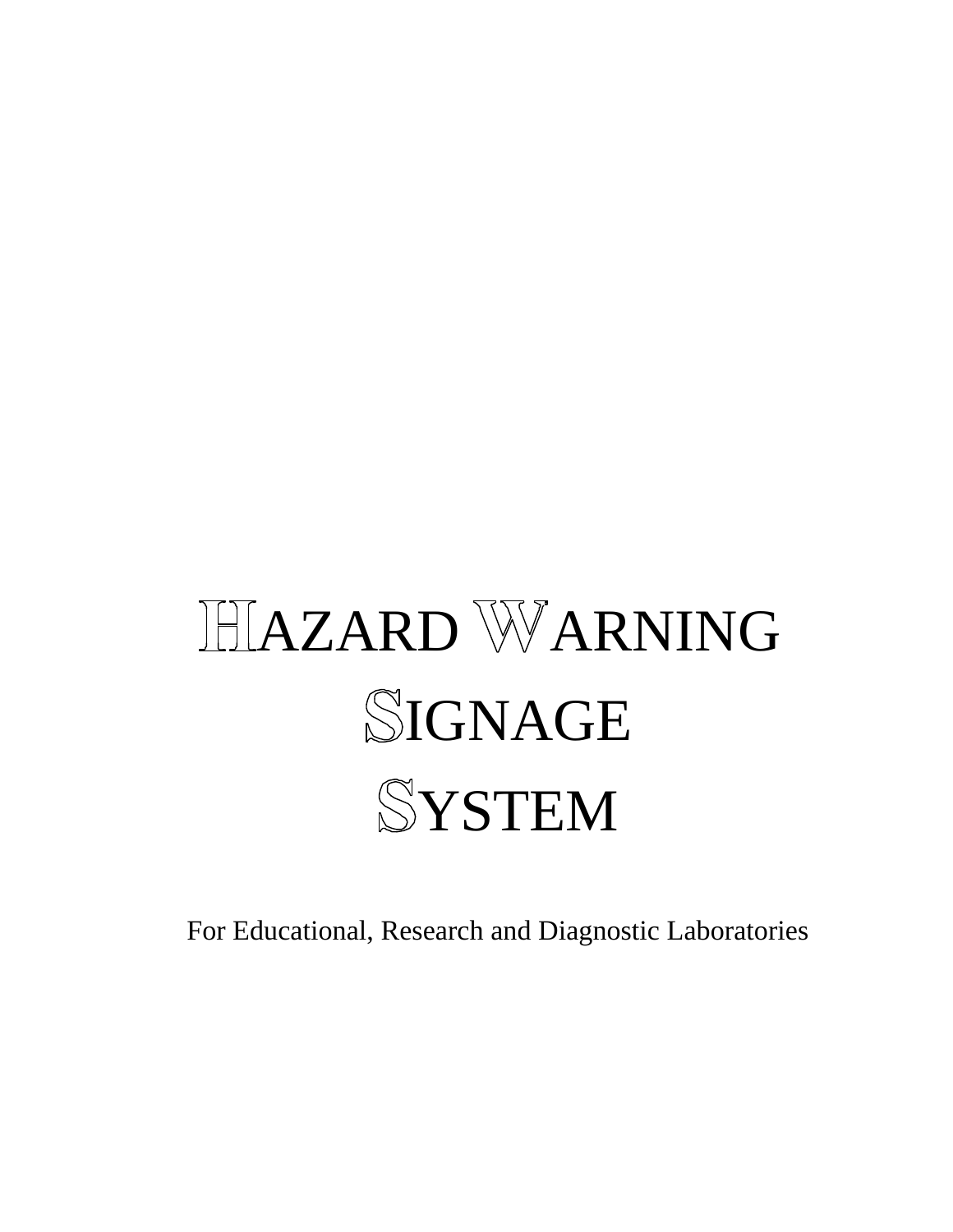# **Review and Approval Authority**

Prepared and Edited by:

 $\overline{a}$ 

 $\overline{a}$ 

 $\overline{a}$ 

 $\overline{a}$ 

 $\overline{a}$ 

Industrial Hygienist Date

Reviewed and Approved by:

Director - Department of Environmental Safety Date

Chair of the BACH Committee Date

Chair of the DES Policy Committee Date

Approved as UM Policy:

President Date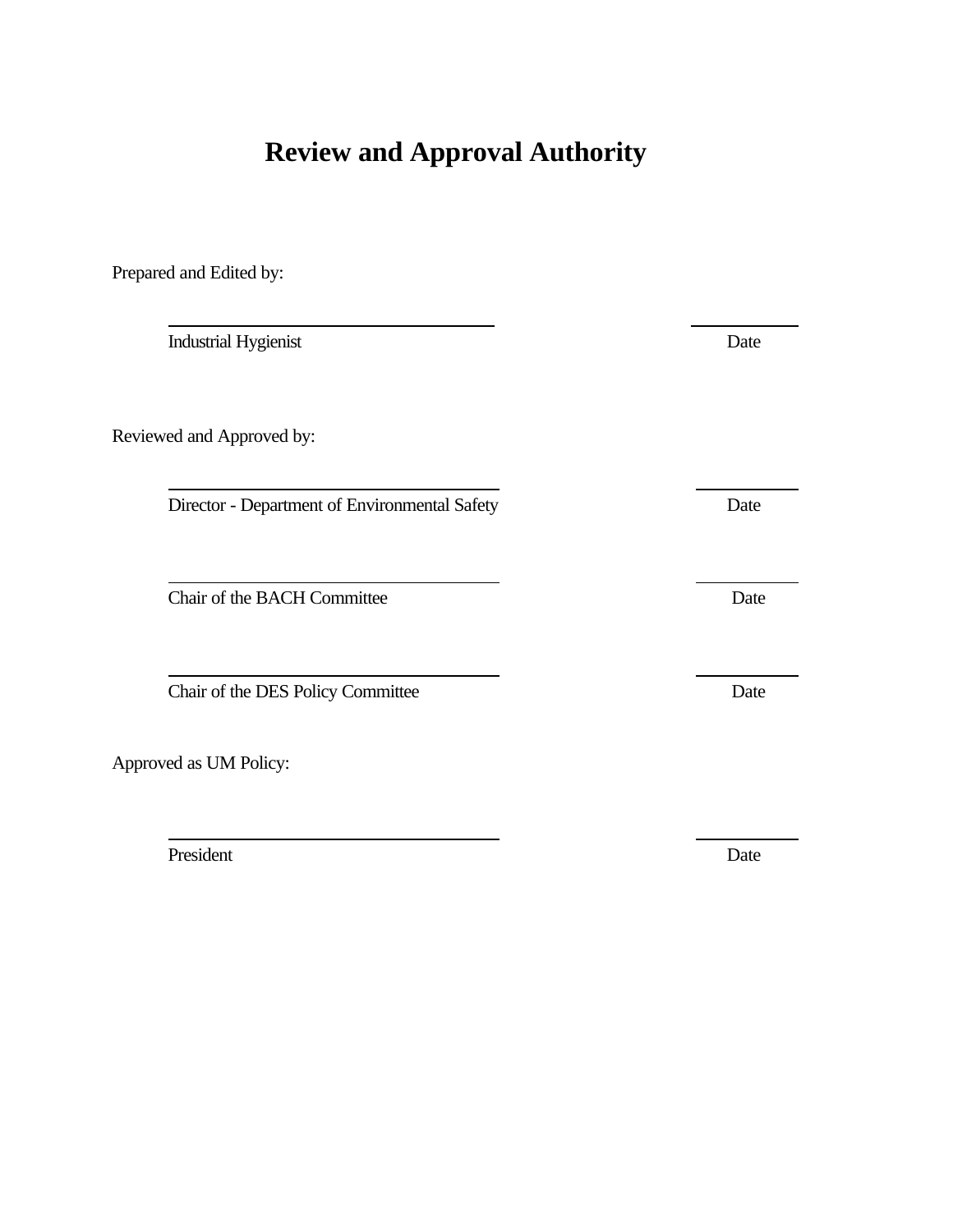# **Table of Contents**

| EMERGENCY AND ASSISTANCE TELEPHONE NUMBERS  ii  |
|-------------------------------------------------|
|                                                 |
|                                                 |
|                                                 |
|                                                 |
|                                                 |
|                                                 |
|                                                 |
|                                                 |
|                                                 |
|                                                 |
|                                                 |
| SIGNAGE INFORMATION COLLECTION FORM  Appendix B |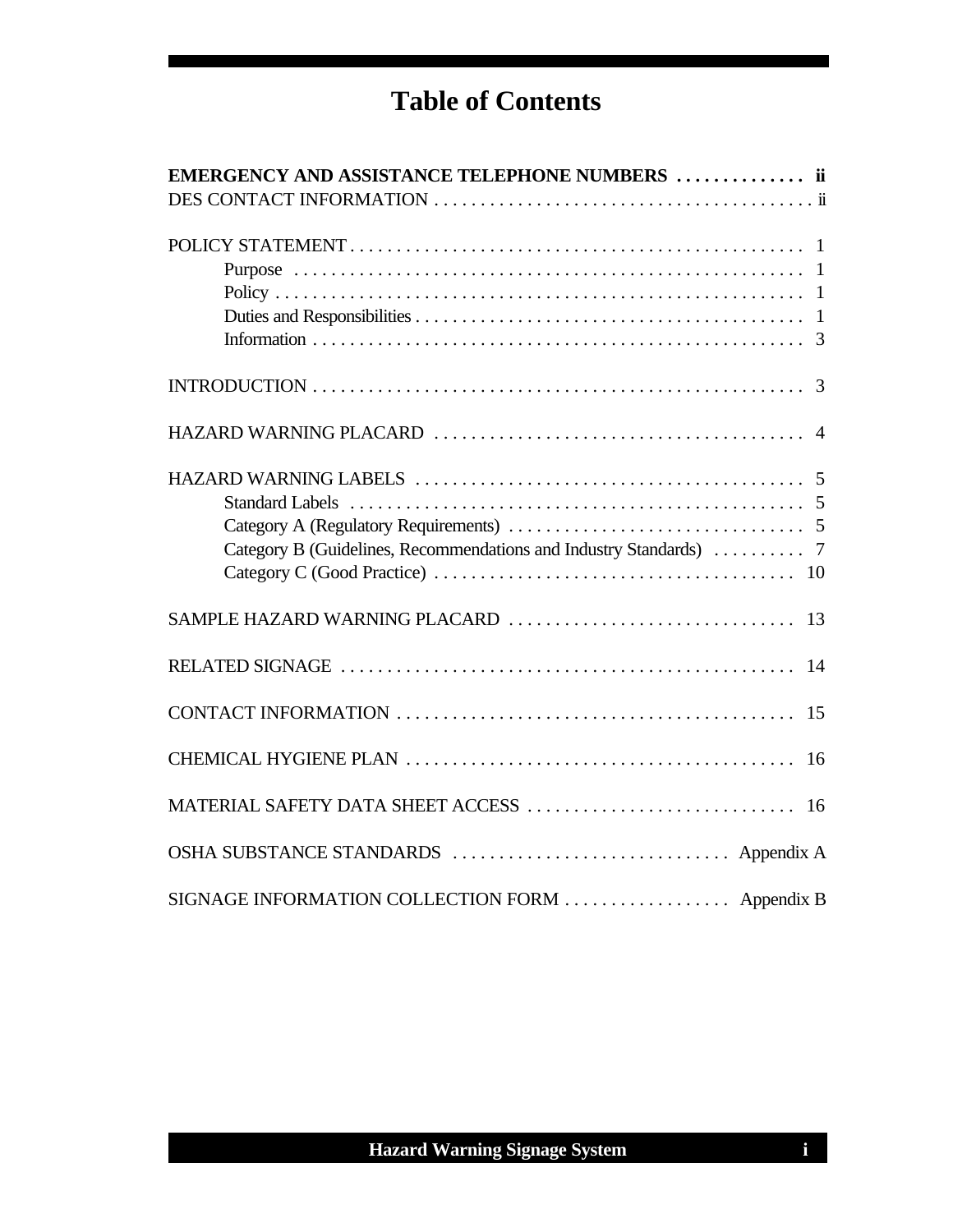## **Emergency and Assistance Telephone Numbers**

## **FIRE - POLICE - RESCUE - EMERGENCY MEDICAL SERVICE - CHEMICAL SPILL - 24 hour 9-1-1**

#### CALL IMMEDIATELY FOR ANY EMERGENCY, INCLUDING CHEMICAL SPILL, FIRE, INJURED OR SICK PERSON

| <b>Environmental Safety (Main Office)</b>                                               | $(40)5 - 3960$ |
|-----------------------------------------------------------------------------------------|----------------|
| (Industrial Hygiene, Occupational Safety, Biological Safety, Hazardous Waste            |                |
| Management, Fire Protection, Insurance Services, Hazard Communication, Accident         |                |
| <i>Investigation, Air Monitoring and Safety Education</i> )                             |                |
| <b>Environmental Safety - Radiation Safety Office</b>                                   | $(40)5 - 3984$ |
| University Health Center - Occupational Health<br>(Medical Consultation and Evaluation) | $(31)4 - 8172$ |

Facilities Management Work Control Center (40)5-2222 *(Repair of facility equipment deficiencies, e.g., steam line leaks, electrical failures, ventilation problems, etc.)*

| <b>DES</b> Contact Information                                                                                     |
|--------------------------------------------------------------------------------------------------------------------|
|                                                                                                                    |
|                                                                                                                    |
|                                                                                                                    |
|                                                                                                                    |
|                                                                                                                    |
| Training Phone Number $\dots \dots \dots \dots \dots \dots \dots \dots \dots \dots \dots \dots \dots 301-405-8756$ |
|                                                                                                                    |
|                                                                                                                    |
|                                                                                                                    |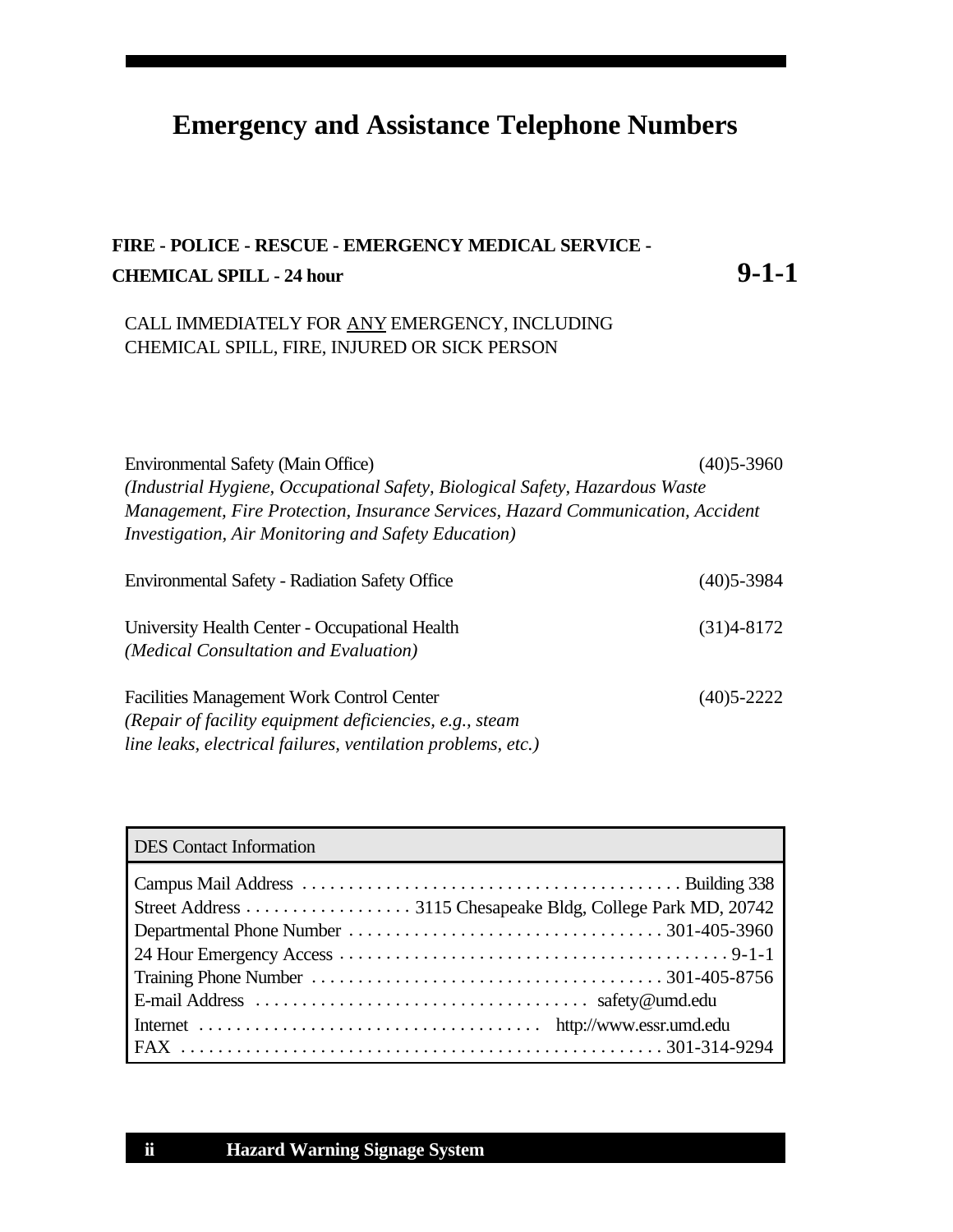## **POLICY STATEMENT Approved by the President June 1, 1998**

#### **I. Purpose**

The University of Maryland (UM) is dedicated to providing safe and healthful facilities for all employees and students, and complying with federal and State occupational health and safety standards. Administrators, faculty, staff and students share the responsibility to reduce potential physical and health risks encountered in the performance of duties requiring entry into educational, research and diagnostic laboratories and laboratory support locations. The University believes that a Hazard Warning Signage System significantly advances this objective. This policy is designed to identify and designate responsibilities for the implementation and maintenance of such a system.

#### **II. Policy**

The University of Maryland shall establish a uniform process for warning individuals who enter University laboratories about the known potential hazards associated with specific laboratory spaces. A Hazard Warning Signage System (HWSS) is a laboratory signage system which sets the conditions under which the signage components are to be posted. It is important that all employees, visitors and emergency responders are aware of the hazards identified by applicable signs,

The HWSS shall be implemented for all laboratory and laboratory support facilities at UM. Employees and students who are authorized to enter a UM laboratory must be provided access to the HWSS definitions. The definitions will also be supplied to applicable emergency response and laboratory systems maintenance personnel. Contractors working in laboratory buildings may access HWSS definitions through the campus department administering their contract or the Department of Environmental Safety (DES). A complete copy of the HWSS may be requested from DES.

#### **III. Duties and Responsibilities**

#### **A. Department of Environmental Safety** shall:

- (1) Identify a standard system for laboratory hazard warning signage on UM campus laboratory doors;
- (2) Establish standardized symbols and definitions for recognized laboratory hazards for posting laboratory doors;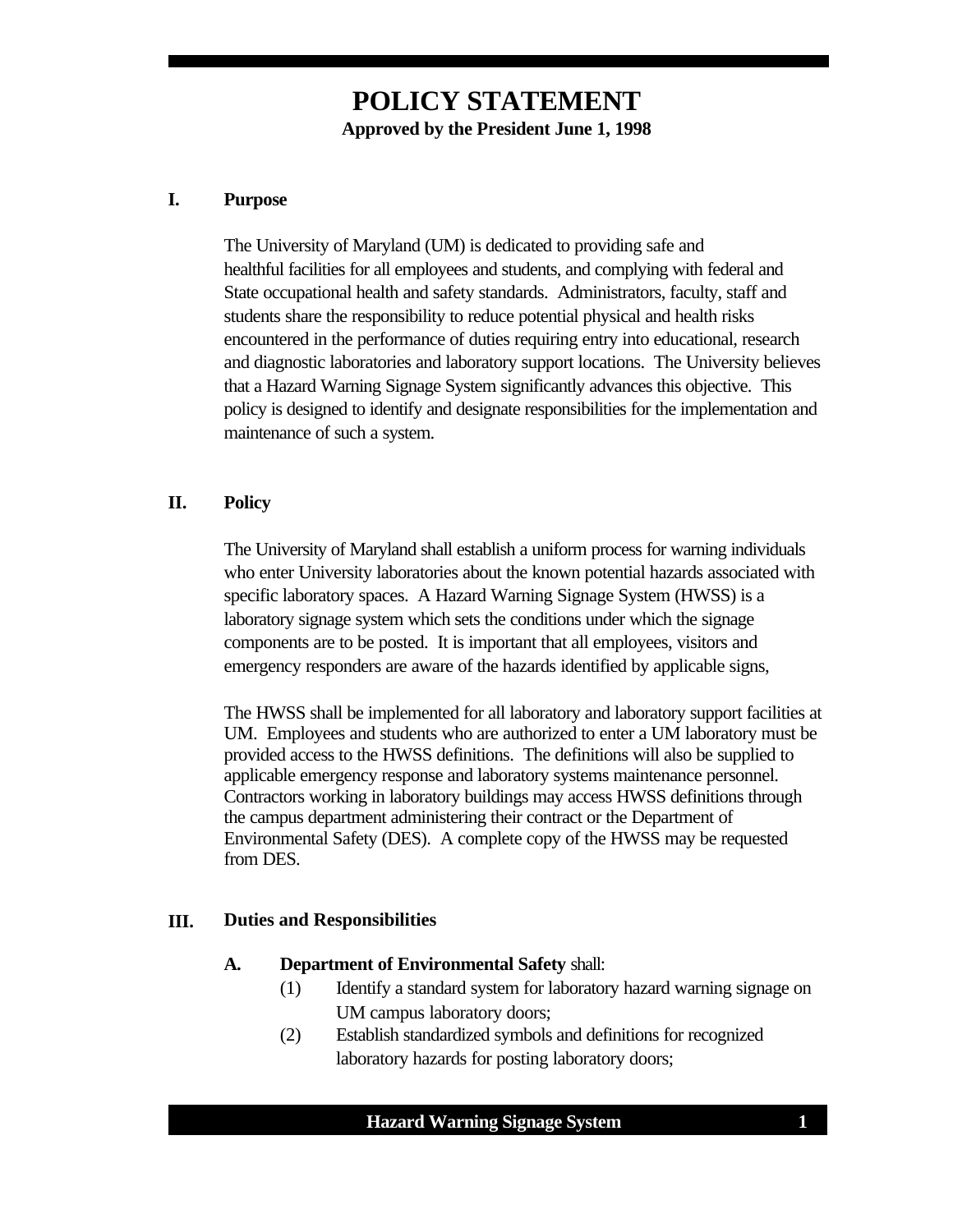- (3) Assist Principle Investigators/Lab Managers in identifying laboratory hazards and the appropriate labels to complete laboratory signs;
- (4) Maintain a supply of the signage system components;
- (5) Establish the initial hazard warning elements and data collection instruments for laboratories; and
- (6) Provide copies of this document to emergency responders and authorized personnel.

#### **B. University of Maryland Police Department (UMPD)** shall:

- (1) Assure confidential online access to the current database of emergency contact information for UM laboratories based upon information collected by DES through designated department representatives; and
- (2) Provide laboratory emergency contact numbers to ranking emergency responders upon request during emergency events involving laboratories.

#### **C. Designated Department Representatives** shall:

- (1) Assure that laboratory signs are completed for each laboratory and laboratory support space in their area;
- (2) Coordinate annual audits of laboratory signage to assure signs are current;
- (3) Contact DES to obtain additional warning signs or labels as necessary to maintain departmental signage;
- (4) Notify DES when individual signs are altered, damaged or missing; and
- (5) Maintain current Emergency Contact Information and transmit changes to DES.

#### **D. Laboratory Managers** shall:

- (1) Assure that labels associated with laboratory signage reflect current use of the lab;
- (2) Assure that visitors are aware of the hazards indicated by the laboratory signage;
- (3) Assure that the laboratory sign is maintained in a complete and readable condition at all main access points to their laboratories; and
- (4) Supply current emergency contact information for the placard. Listed emergency contact personnel must be familiar with the hazards in the posted location. The Principle Investigator must be one of the emergency contacts. Contact information must be updated immediately upon a change in staffing through the Designated Department Representative and DES.
- **E. Laboratory Users** shall:
	- (1) Be aware of the meanings of the signage labels; and
	- (2) Use appropriate safety precautions based upon the supplied information.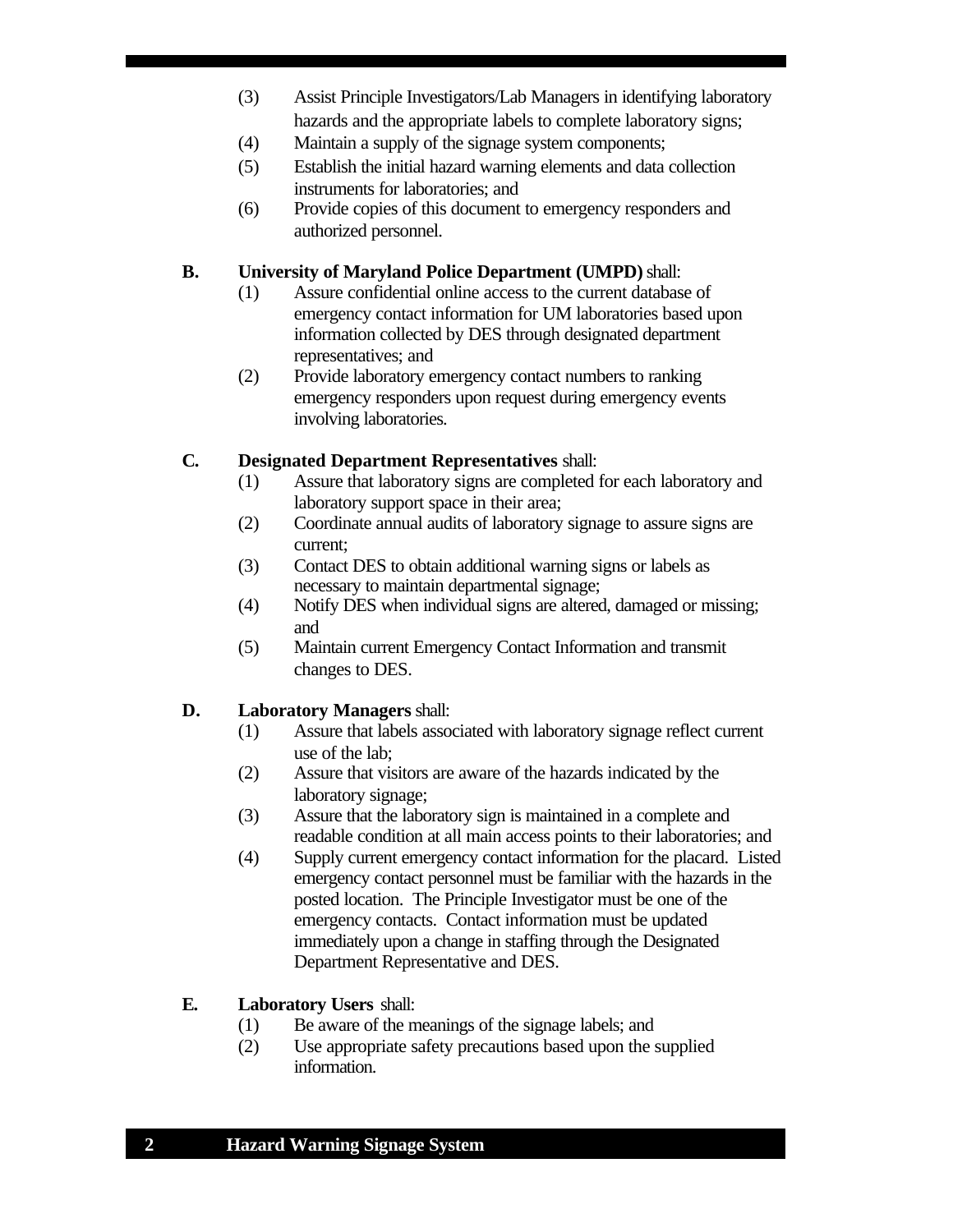#### **IV. Information:**

Assistance will be provided by the Department of Environmental Safety to any Department or individual requesting guidance to satisfy implementation of this policy. The Department of Environmental Safety may be contacted at 301-405-3960.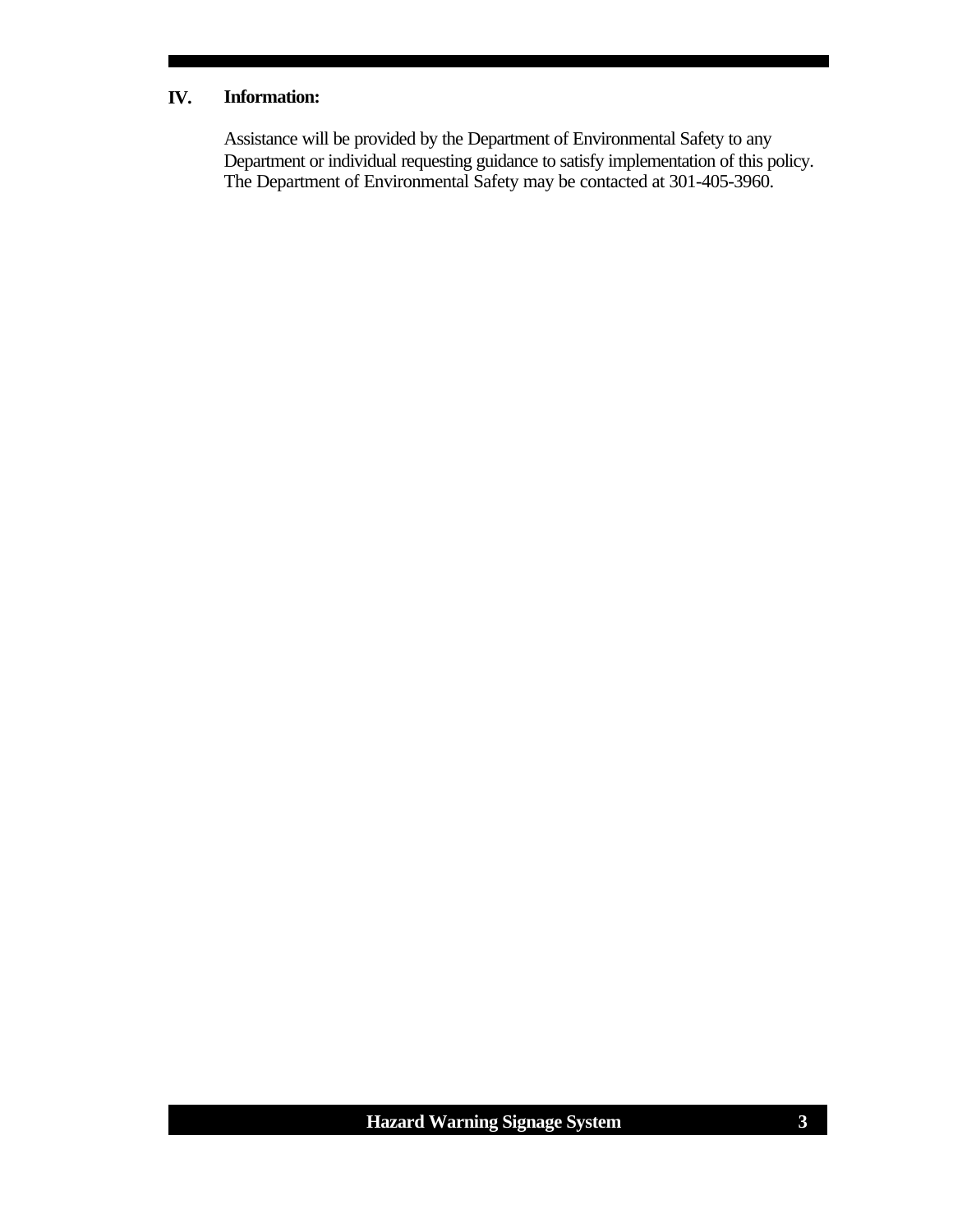## **Introduction**

The signage system is designed to fulfill regulatory signage requirements as well as alert lab users and visitors to specific hazards located in individual laboratories. The lab signs do not list every hazard associated with a lab and do not replace basic laboratory safety training or practice. Additional information concerning laboratory safety is available in the UM Laboratory Safety Guide available from DES or the Internet at http://www.essr.umd.edu. Laboratory Chemical Hygiene Plans and related standard operating procedures will provide more in-depth laboratory-specific safety information. Teaching laboratories should provide laboratory safety training to each class of users in addition to written safety protocols due to high user volume and frequent turnover.

#### **Description**

The 10" x 10" hazard warning sign illustrated in this section (Figure 1) is intended to warn personnel that a hazard exists in the area. The specific hazards are indicated by symbols and/or hazard warnings affixed to the placard.

Pressure-sensitive labels identifying the type(s) of hazard will be affixed to the placard. The available hazard pictograms are shown next to the definitions of conditions warranting posting of these labels. If more than one hazard exists in an area, the appropriate labels (up to a total of ten) should all be displayed on one placard.

Hazard identification labels have been divided into three priority categories: signage required by (A) federal or State regulation; (B) federal, State or industry standard guidelines; and (C) prudent or good work practice. If more than ten labels are applicable to the lab, labels will be assigned first from category A; then B; then C. No more than ten labels will be applied to any hazard warning sign.

Signs will be posted at the entrance(s) to each functionally separate lab. All entrances to laboratories from hallways will be posted with a completed sign. Entrances to laboratory prep rooms that serve multiple labs or require different labels from the main lab will also be posted.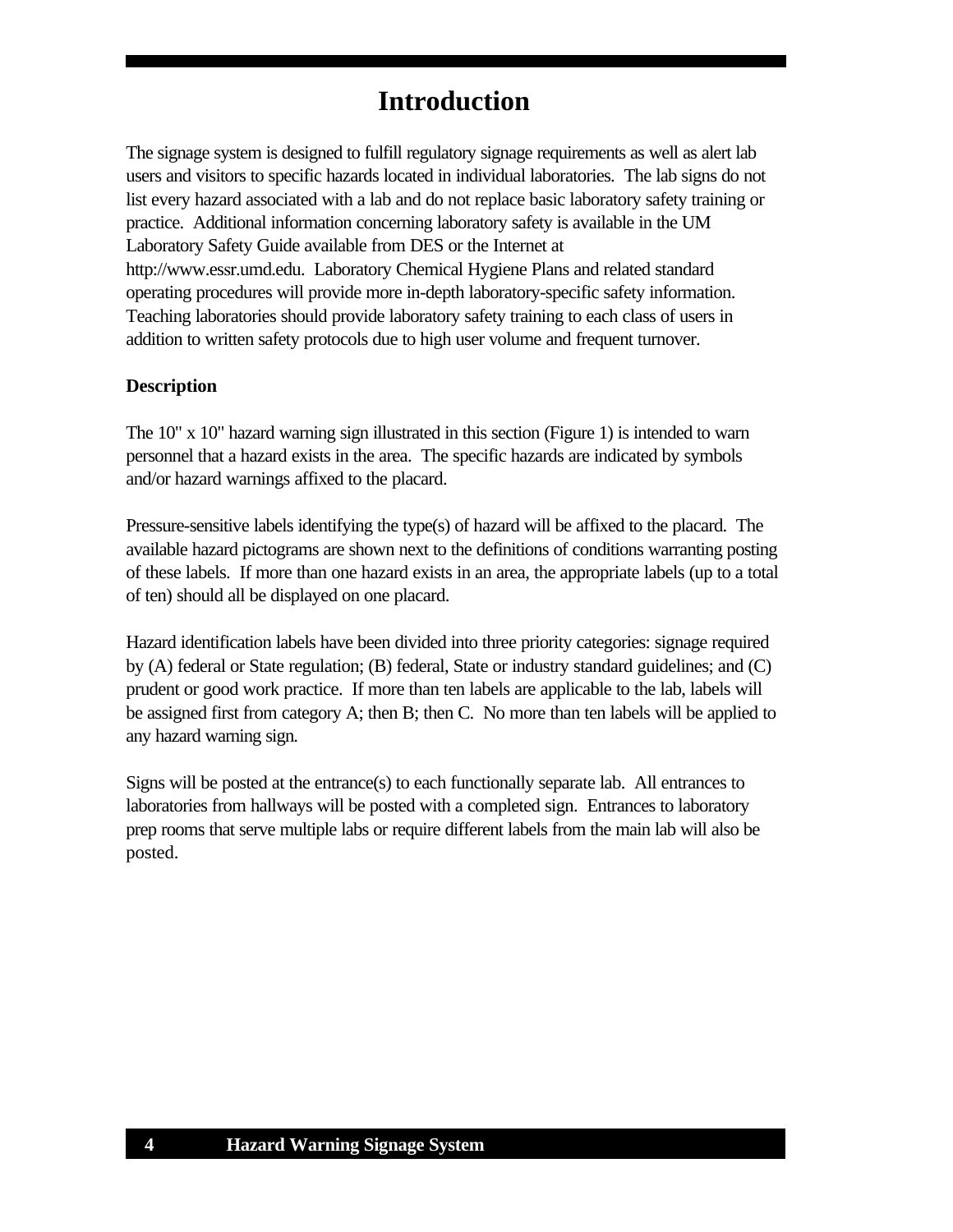### **Figure 1 Hazard Warning Placard**

|                                                                               | UI<br><b>XXX</b>                               |                 | ION          |                           |
|-------------------------------------------------------------------------------|------------------------------------------------|-----------------|--------------|---------------------------|
|                                                                               |                                                |                 |              |                           |
|                                                                               |                                                |                 |              |                           |
|                                                                               |                                                |                 |              |                           |
|                                                                               |                                                |                 |              |                           |
|                                                                               | <b>ADMITTANCE TO AUTHORIZED PERSONNEL ONLY</b> |                 |              |                           |
| <b>CONTACT</b><br>FOR ENTRY OR ADVICE<br><b>IN EMERGENICY</b><br>IN EMERGENCY | <b>NAME</b>                                    | <b>LOCATION</b> | <b>PHONE</b> | <b>HOME PHONE</b>         |
| DATE<br>POSTED.                                                               |                                                |                 |              | <b>REDDIM</b><br>NUMBER _ |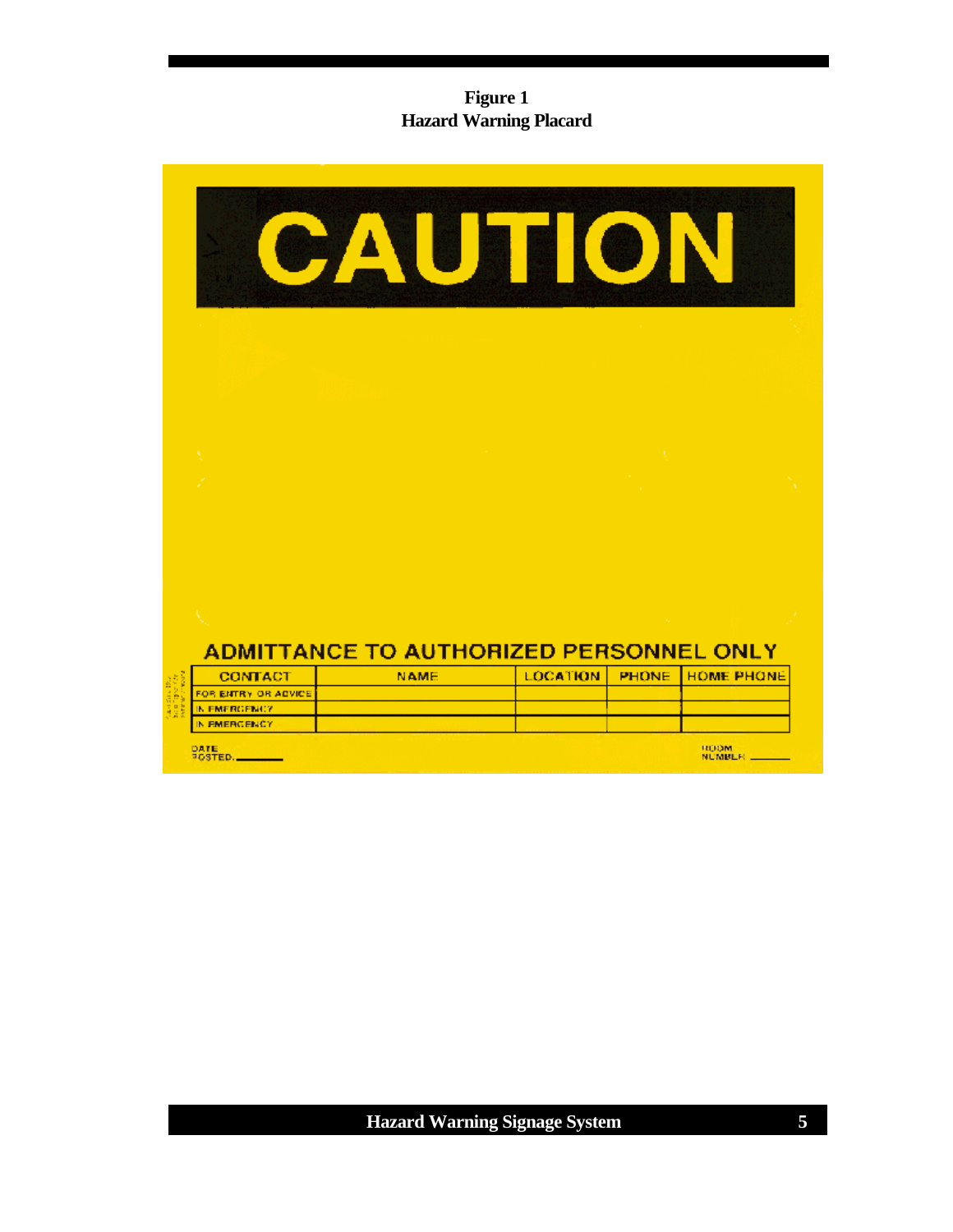## **Hazard Warning Labels**

**Standard Labels** - Laboratory spaces will generally be posted with these labels as a minimum standard of care.



This **NO FOOD OR DRINK** label will be posted at access points to all laboratories where chemical or biohazardous substances are used or stored and all laboratories or rooms where radioactive materials are used or stored.



This **EYE PROTECTION REQUIRED** label will be posted at access points to all laboratories where there is a reasonable probability of exposure to hazardous chemicals, potentially-infectious agents or physical hazards which could result in injury if eye protection is not used.

**Category A Labels -** These labels fulfill a federal or State requirement for hazard warning



signage. All applicable labels should be selected from this category before selecting labels from category B or C.

> This **RADIATION AREA** label is posted at the entrance to any area accessible to individuals, in which radiation levels could result in an individual receiving a doseequivalent in excess of 0.05 millisievert (5 millirem) in one hour at 30 centimeters from the source of radiation or from any surface that the radiation penetrates.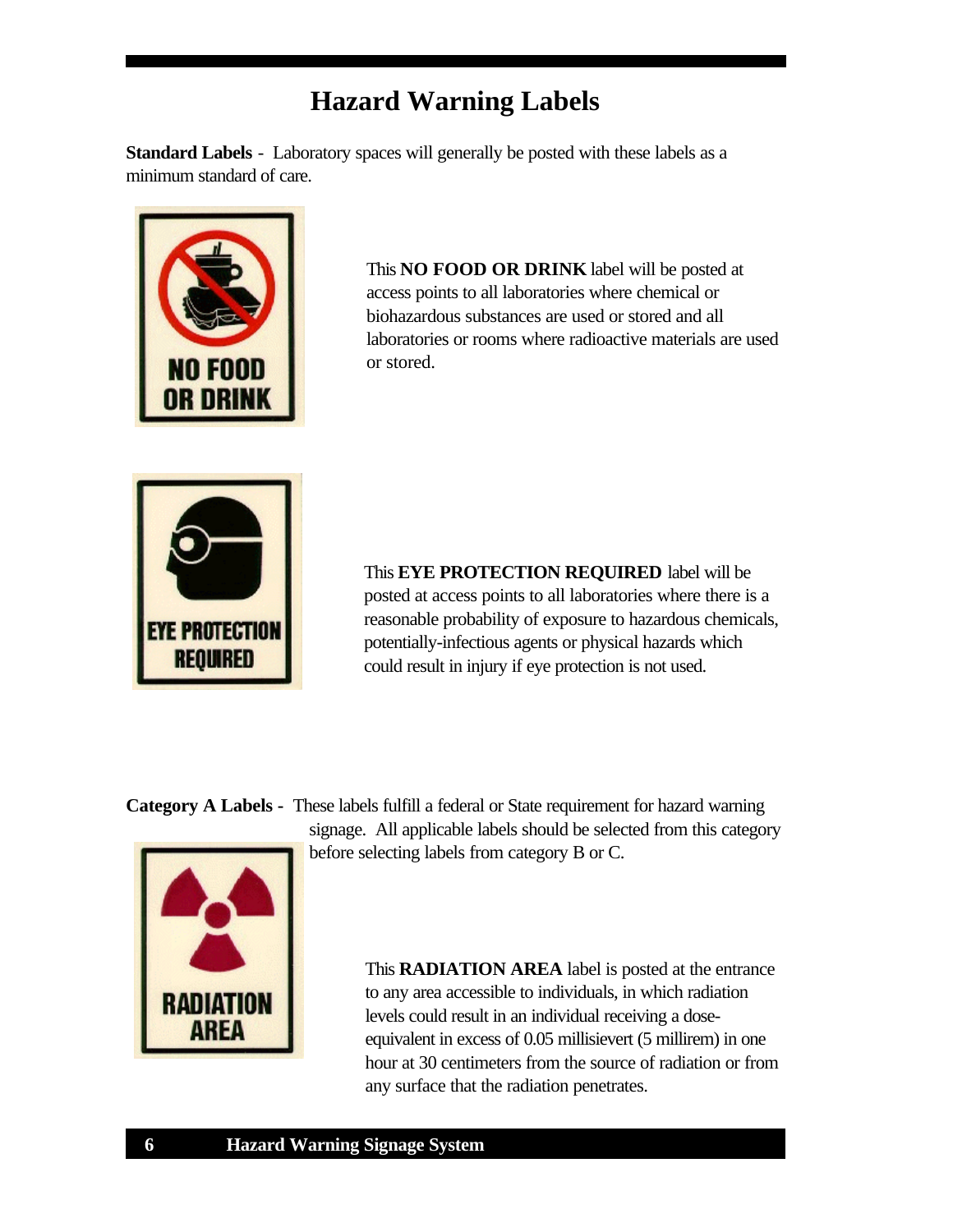



This **HIGH RADIATION AREA** label is posted outside any area accessible to individuals, in which radiation levels could result in an individual receiving a dose-equivalent in excess of 1 millisievert (100 millirem) in one hour at 30 centimeters from any source of radiation or from any surface that the radiation penetrates.

This **RADIOACTIVE MATERIALS** label will be posted at access points to laboratories where radioactive materials are used or stored, or where radioactive wastes are accumulated.





This **BIOHAZARD** label will be posted at access points to BL2 and BL3 laboratories including laboratories working with human blood, unfixed tissue or other potentially-infectious material. The label itself may also be used to identify refrigerators, freezers, incubators and regulated waste containers where human blood or other potentially-infectious materials are stored.

This **HIGH VOLTAGE** label will be posted at access points to laboratories containing electrical equipment or cables operating at 600 volts or greater.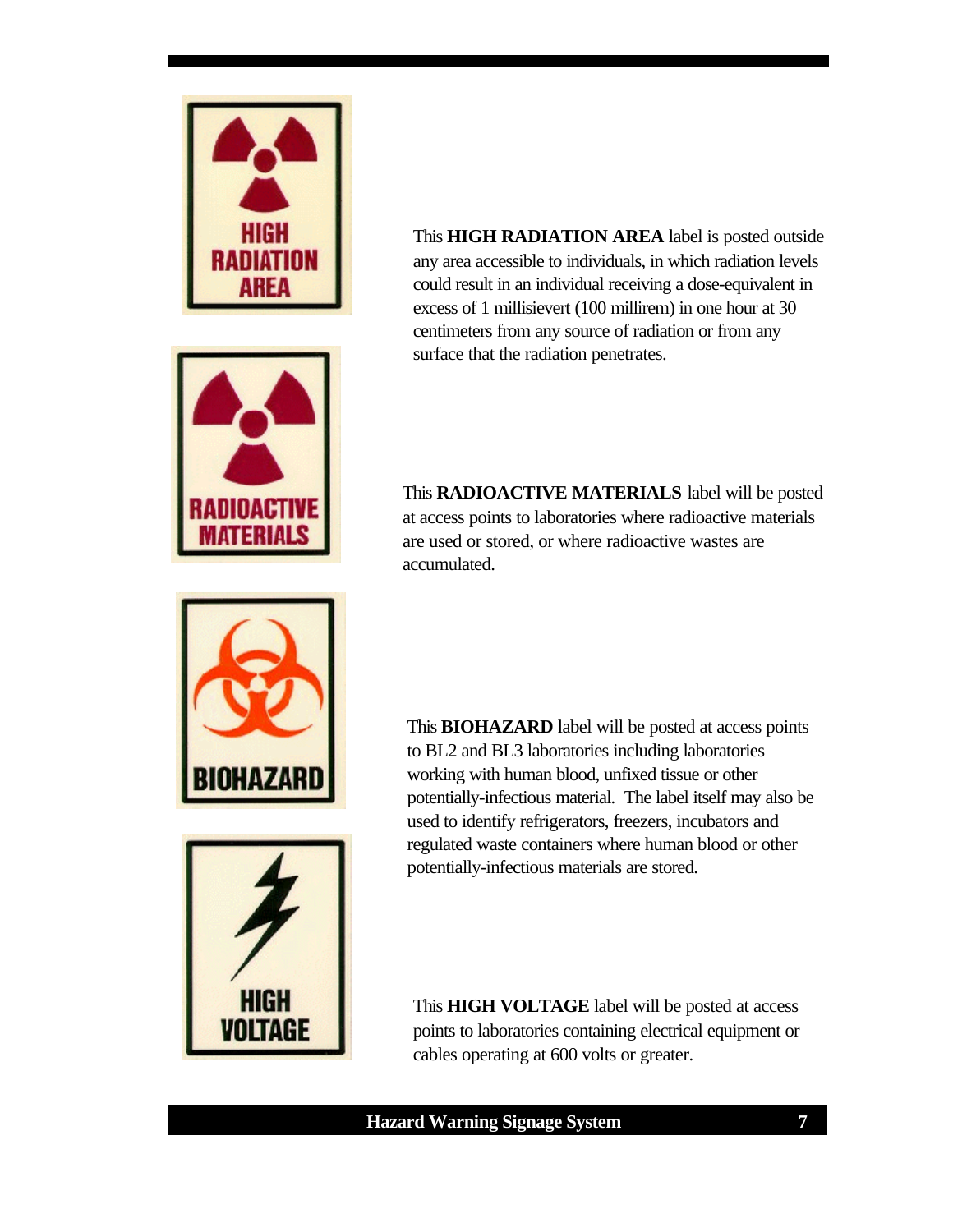

This **ELECTRICAL HAZARD** label will be posted at access points to laboratories containing accessible equipment with exposed and unguarded electrical components operating at less than 600 volts.





**Category B Labels -** These labels fulfill a federal, State or industry standard guideline for hazard warning signage. All applicable labels should be selected from this category before selecting labels from category C.

> This **BIOSAFETY LEVEL 2** label will be posted at access points to research laboratories where BL2 containment is used; or where research is performed with human blood, unfixed tissue or other potentially-infectious material. BL2 agents used in the lab will be identified by name on a blank label immediately following the BL2 label.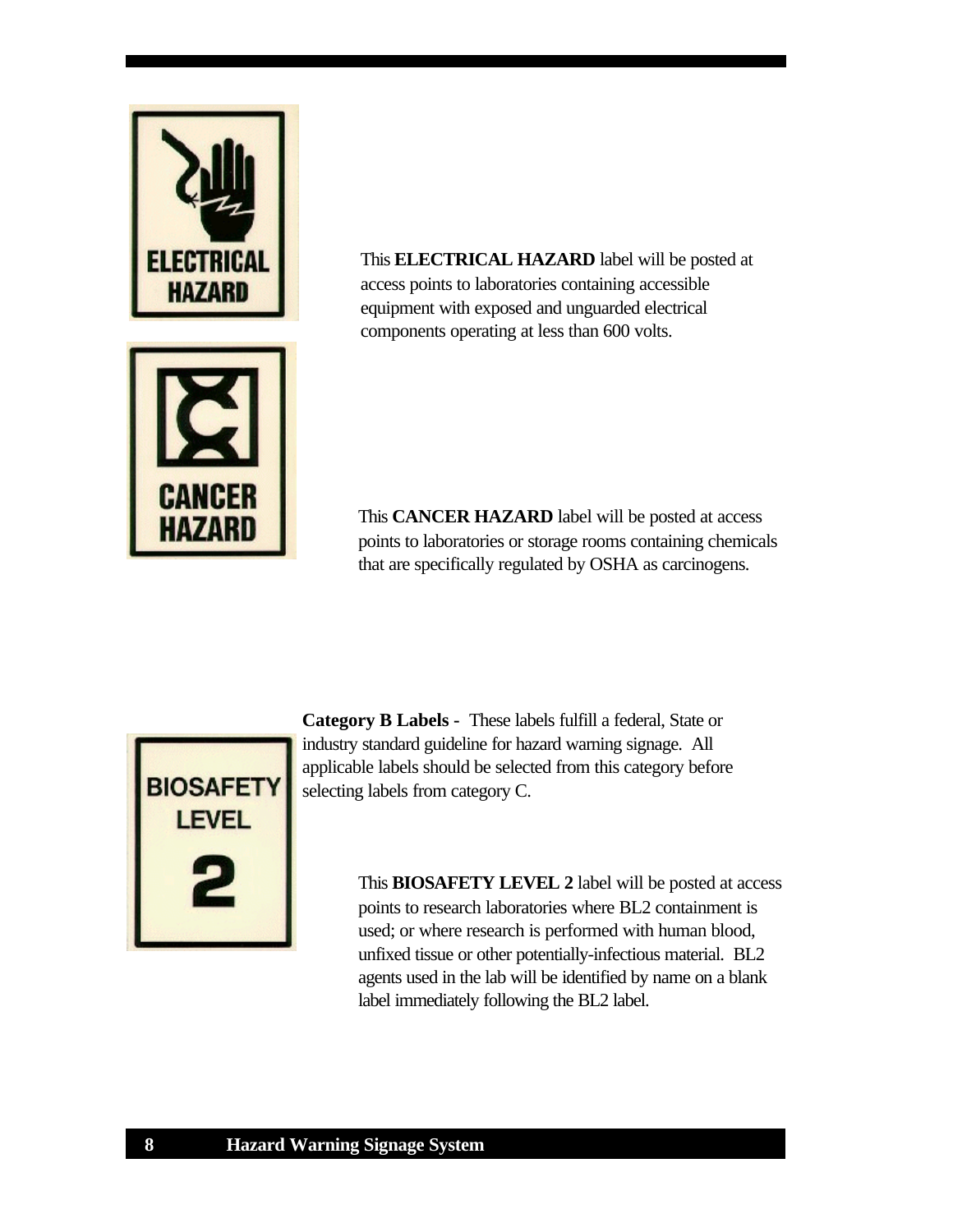

This **BIOSAFETY LEVEL 3** label will be posted at access points to laboratories where research is conducted with microorganisms requiring BL3 containment. These agents have a potential for respiratory transmission, and may cause serious infection. BL3 agents used in the lab will be identified by name on a blank label immediately following the BL3 label.

#### This **HAZARDOUS CHEMICAL/CANCER**

**SUSPECT AGENT** label will be posted at access points to laboratories or storage rooms that use or store chemicals classified by IARC or NTP as known or suspected human or known animal carcinogens. (See the select carcinogen list posted on the DES home page on the Internet.)

This **LASER RADIATION** label will be posted at access points to laboratories where Class 2, 3 or 4 lasers are used or stored. The hazard warning placard must be supplemented by posting a DANGER or CAUTION warning placard (supplied through the Radiation Safety Office) when lasers are in operation. Protective eyewear capable of absorbing the exact wavelength of the produced laser light must be worn by all personnel with potential for beam exposure in these laboratories.

This **TOXIC CHEMICALS** label will be posted at access points to laboratories or storage rooms containing chemical substances defined by the Department of Transportation as poisonous, or by the Environmental Protection Agency as acutely toxic.

*Poisonous Material (Department of Transportation - DOT, packing group I or II, 49 CFR 173.132, 1994) - Presumed to be toxic to humans because it falls within any one of the following categories when tested on laboratory animals:*

*Oral Toxicity:*  $LD_{50}$  of  $\leq 50$  mg/kg. *Dermal Toxicity:*  $LD_{50}$  of  $\leq$  200 mg/kg.  *Inhalation Toxicity: LC50 of*

*<0.5 mg/l*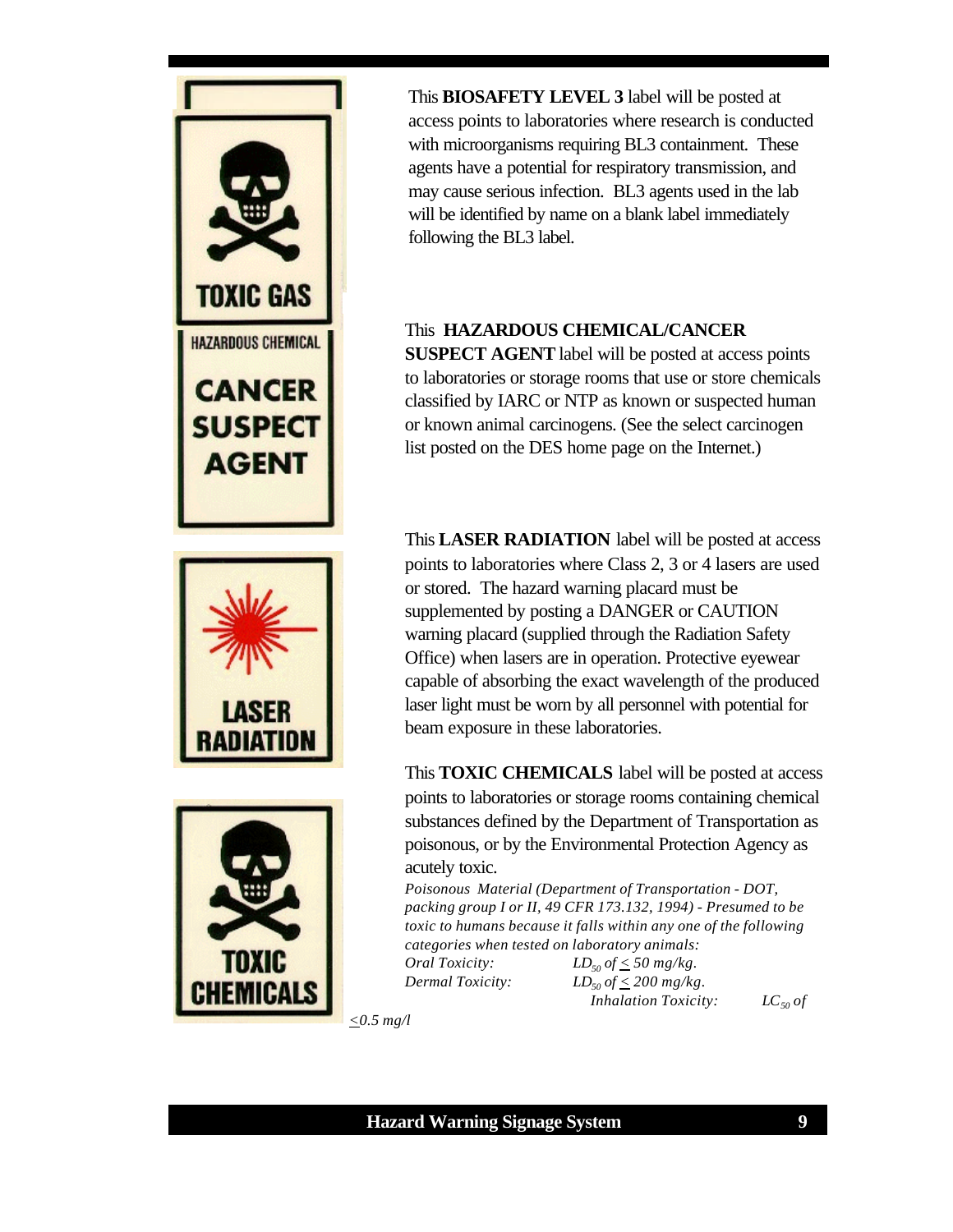This **TOXIC GAS** label will be posted at access points to laboratories or storage rooms containing gases classified by the Department of Transportation as poisonous, or by the Environmental Protection Agency as acutely toxic.

*Poisonous Material (Department of Transportation - DOT, 49 CFR 173.115 (c), 1994) A material which is a gas at 20°C (68°F) or less with a pressure of*  $\geq$  101.3 kPa (14.7 psi) and *which:*

*(1) Is known to be so toxic to humans as to pose a hazard to health during transportation, or (2) In the absence of adequate data on human toxicity, is presumed to be toxic to humans because when tested on laboratory animals it has an LC50 value of not more than 5000 ml/m3.* 

This **MICROWAVE RADIATION** label will be posted at access points to laboratories where there is potential for personal exposure to microwave radiation (frequency 300 MHZ to 30 GHz) in excess of 10 mW/cm<sup>2</sup> .



This **ELF/EMF HAZARD** label will be posted at access points to laboratories containing equipment capable of generating an electrical field of 10 kV/m or more or a magnetic field of 0.5 mT or more.

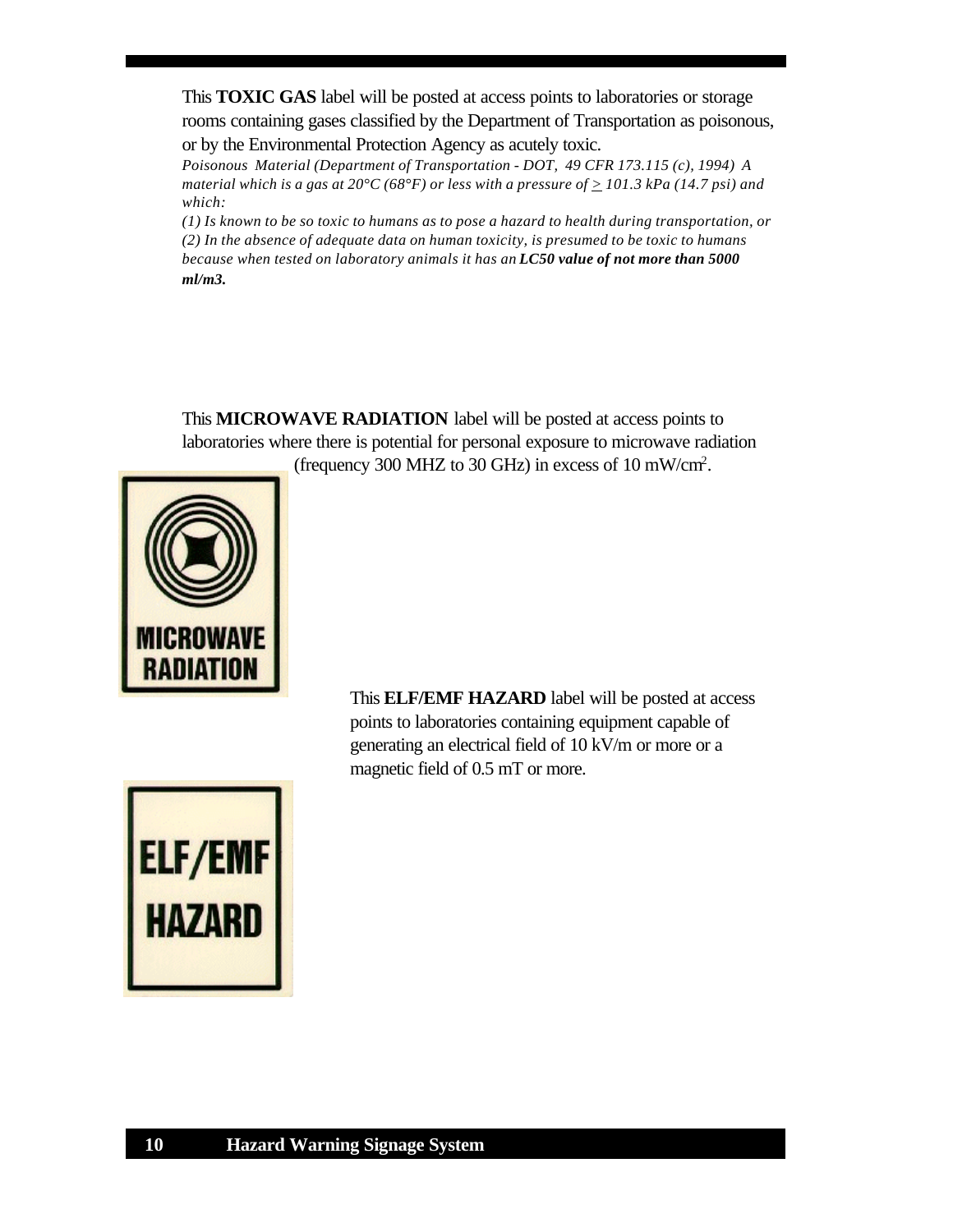

This **ULTRAVIOLET LIGHT** label will be posted at access points to laboratories using non-laser equipment capable of producing UV wavelengths between 180 and 400 nm at or above the following intensities:

| Wavelength (nm) | mJ/cm <sup>2</sup>                                     |
|-----------------|--------------------------------------------------------|
| 180             | 250                                                    |
| 200             | 100                                                    |
| 250             |                                                        |
| 300             | 10                                                     |
| 350             | $1.5x10^4$                                             |
| 400             | $1.5x10^5$                                             |
|                 | The full curve is located in the annual "Threshold Lim |
|                 |                                                        |

*The full curve is located in the annual "Threshold Limit Values" published by the American Conference of Governmental Industrial Hygienists, available for view at DES.*

NOTE: 1. Biological Safety Cabinets with UV lamps will not be evaluated as a UV hazard unless work requires the lamp be activated when the cabinet is in use, 2. UV lasers will be posted with the laser radiation label.



#### This **PROTECTIVE CLOTHING REQUIRED** label

will be posted at access points to all teaching laboratories where there is a reasonable probability of exposure to hazardous chemicals. This label will also be posted at access points to analytical and research laboratories where the laboratory manager has specified protective clothing beyond the standard lab coat.

**Category C Labels -** These labels represent prudent or good laboratory practice.



This **CORROSIVE MATERIALS** label will posted at access points to laboratories or storage rooms containing chemical substances capable of damaging human tissues.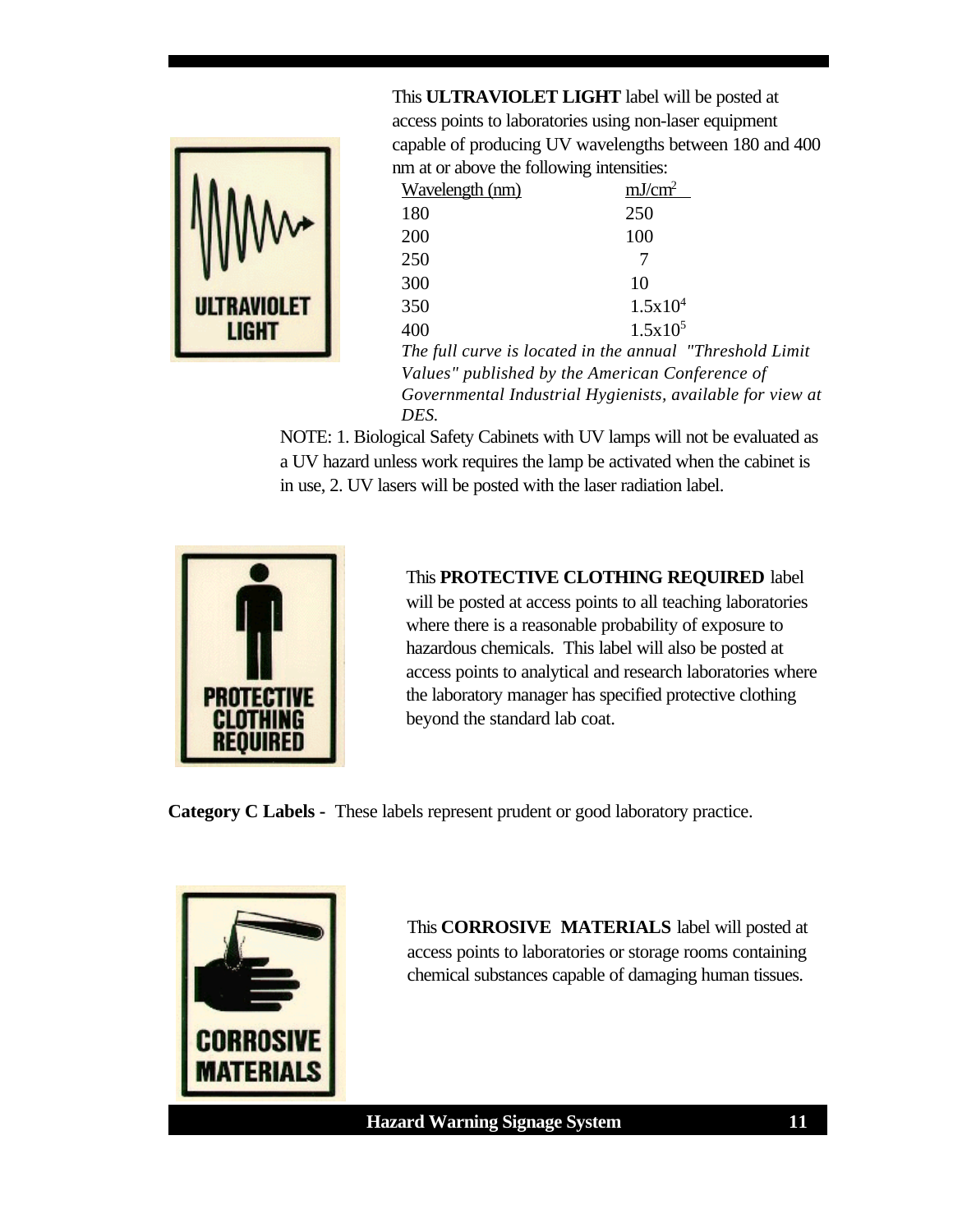

This **FLAMMABLE MATERIALS** label will be posted at access points to laboratories or storage areas regularly storing any of the following:

- 1. 1 gallon or more of a class 1 or 2 flammable liquid outside of a flammables storage cabinet;
- 2. 5 gallons or more of a class 3A flammable liquid outside of a flammables storage cabinet;
- 3. Any quantity of a flammable gas;
- 4. Any quantity of a flammable solid;
- 5. Any quantity of a water or air-reactive solid

*Class 1* = *a liquid having a flashpoint below 100*  $\degree$ *F Class 2 = a liquid having a flashpoint between 100*  $\degree$ *F and 140* 

*Class 3A = a liquid having a flashpoint between 140 <sup>o</sup>F and 200*

*<sup>o</sup>F* 

*<sup>o</sup>F* 



This **CHEMICAL STORAGE AREA** label will be posted at access points to chemical stockrooms or storage rooms utilized by more than one researcher for chemical storage.



This **HEARING PROTECTION REQUIRED** label will be posted at access points to laboratories where there is a potential for noise exposures at or above 85 dBA.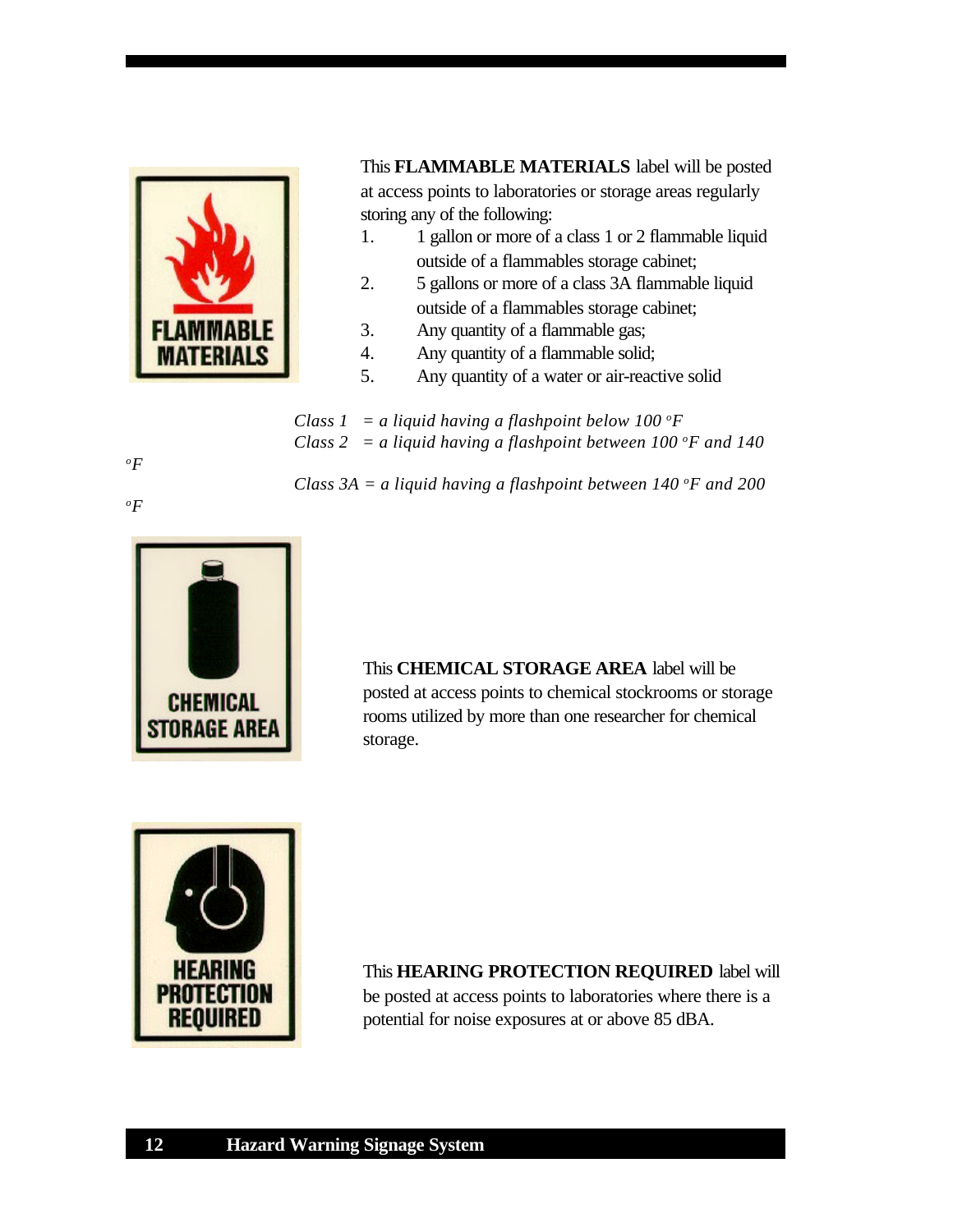

This **RESTRICTED AREA** label signifies that access to the laboratory is restricted to only authorized laboratory and emergency response personnel unless the laboratory manager grants permission for entry and confirms the space safe for entry. Restricted areas are hereby defined as laboratories where:

- 1. ionizing radiation is generated;
- 2. radioactive materials are used or present; or
- 3. infectious human, plant or animal pathogens are used or present for research at Biosafety Level 3 (BL3);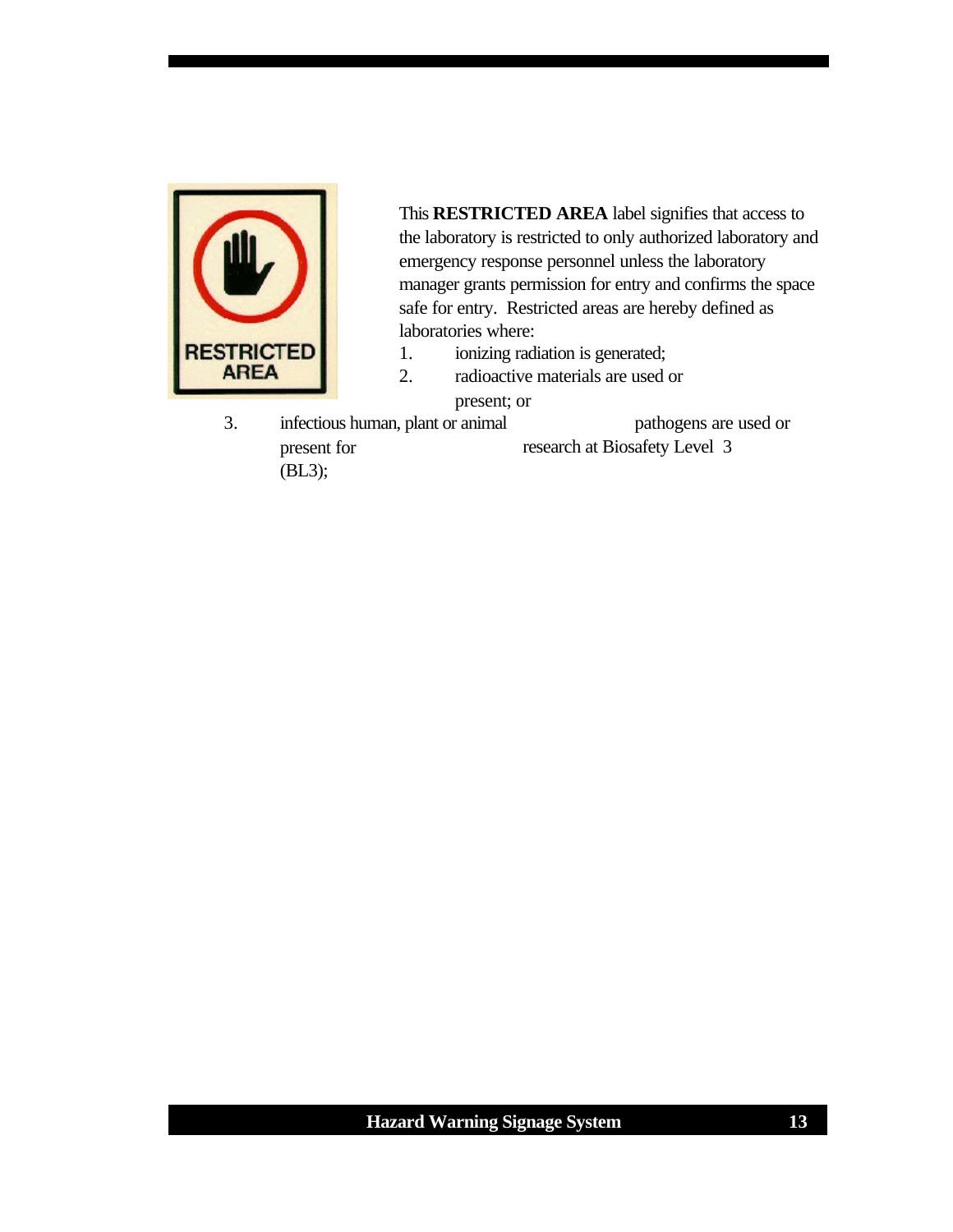#### **Figure 2**



 **Sample completed sign**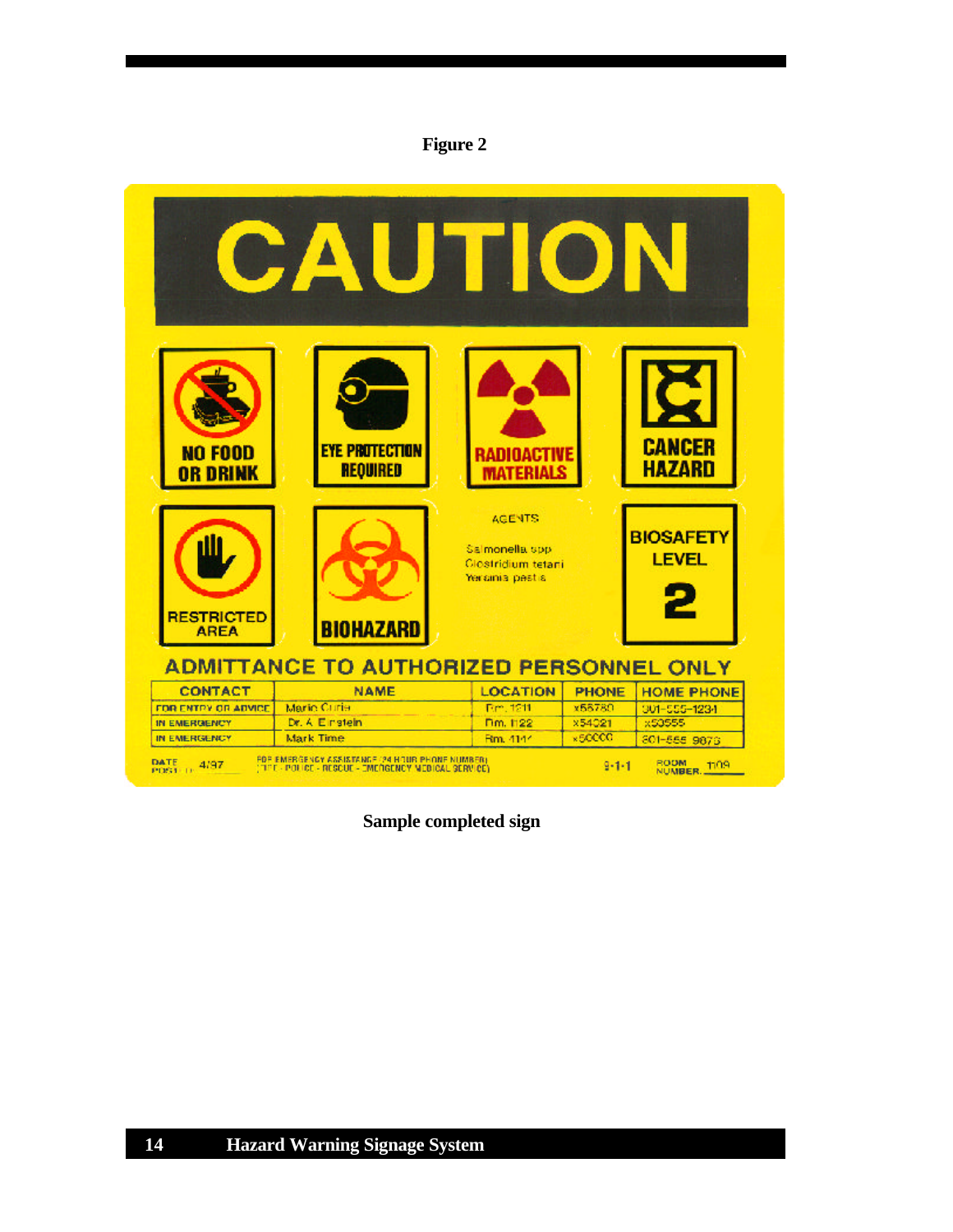# **Related Signage**



**DANGEI** 

CONFINEI

**Radio Frequency** - This sign is required when the potential for personal exposure to electromagnetic radiation within the frequency range of 10 MHZ to 100 GHz exceeds a power density of 10 mW/cm<sup>2</sup> over a six minute period.

**Confined Space** - This sign is required to identify locations that:

- 1. are configured to allow someone to enter to perform work,
	- 2. have limited means for entry,
	- 3. are not designed for continuous occupancy, and
	- 4. have a potential to contain a hazardous atmosphere or other serious safety or health hazard.

No UM employee may enter a space marked with this sign without following the procedures indicated in the UM Confined Space Plan Contractors must utilize an appropriate confined space entry procedure.





**Danger Laser Radiation** signs must be displayed on the outside of the access points to each laboratory where class IIIB and IV lasers are in operation. The danger sign must be removed when the laser is not in operation. The Laser Safety Officer (LSO) will assist lab managers in obtaining appropriate signage. The LSO may be contacted at DES, Radiation Safety, x53985.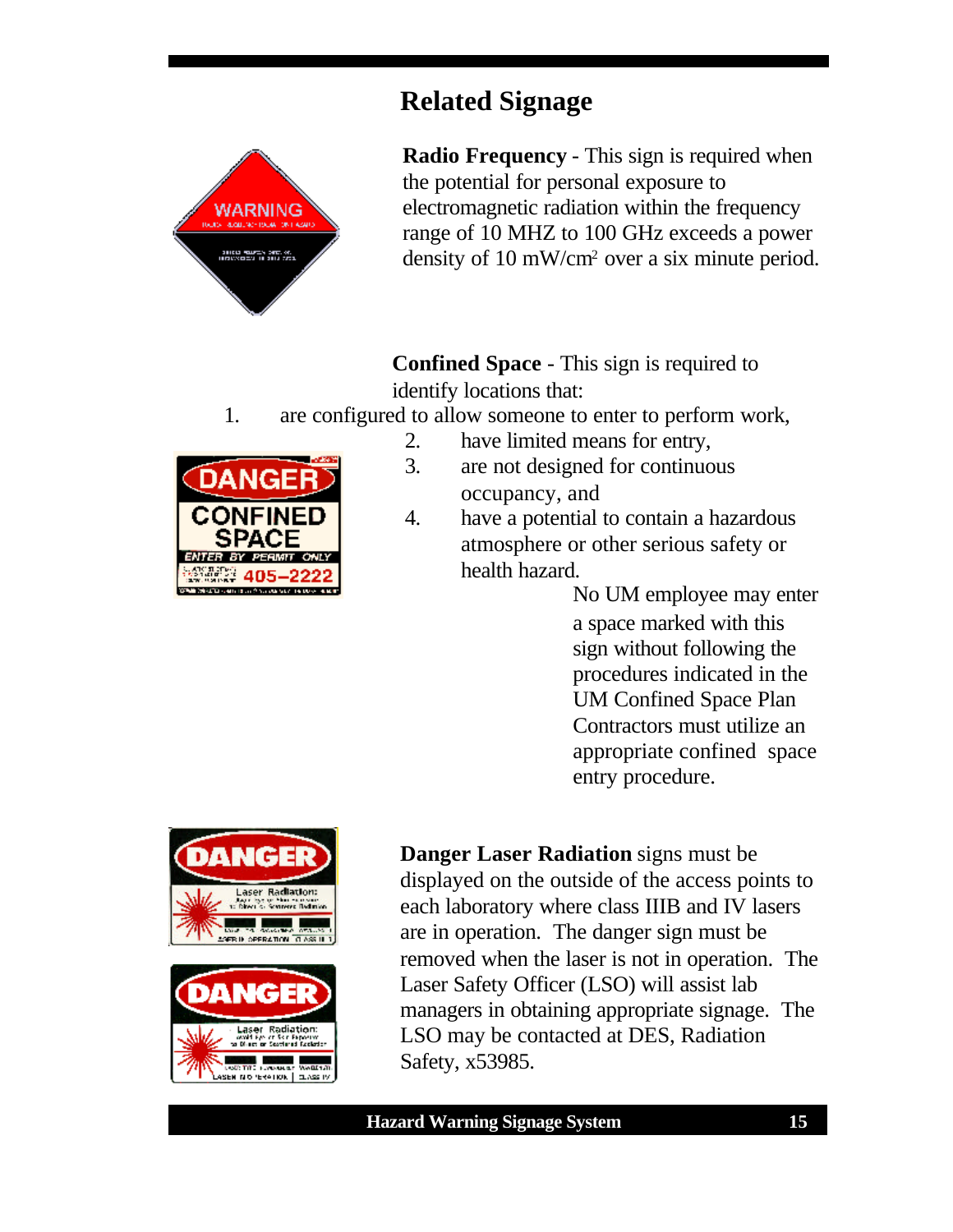

**Caution Laser Radiation** signs must be displayed on the outside of the access points to each laboratory where class IIIA and II lasers are in operation. The caution sign must be removed when the laser is not in operation. The Laser Safety Officer (LSO) will assist lab managers in obtaining appropriate signage. The LSO may be contacted at DES, Radiation Safety, x 53985.

**Contact Information** Each lab manager is required to provide a name, office location, office phone number or contact number for one or more individual(s) knowledgeable about all of the operations being conducted in the laboratory in order to provide assistance to visitors and support personnel who have a need to access the lab. Day and evening contact data must be provided for qualified individuals available to provide information about the laboratory operations and equipment to emergency responders. The Principle Investigator responsible for the lab must be listed as one of the emergency contact positions. The emergency contact phone number on the posted sign will be 405-3555. This is a recorded non-emergency phone line to the campus police emergency dispatcher. The dispatcher will match the contact name or lab location to the appropriate home contact information from the dispatch station. This system will provide access to emergency contacts while allowing for personal confidentiality.

The name and emergency contact information must be supplied to DES for use by emergency response personnel. Personal information will be maintained in a confidential manner but will be supplied to official emergency responders. (See Appendix A for an example contact information collection form.) Changes in emergency contact information must be forwarded to DES immediately.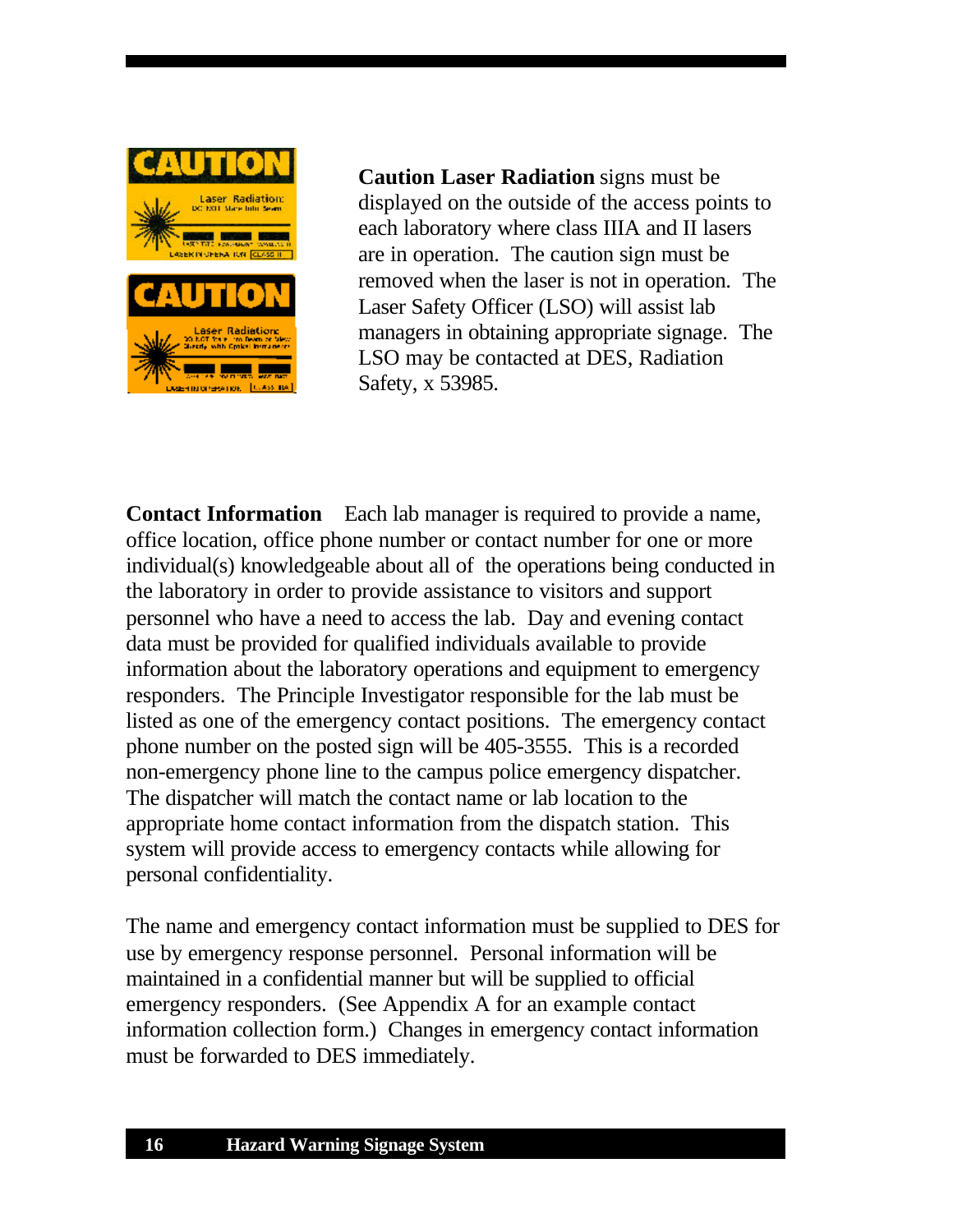## **Chemical Hygiene Plan**

All laboratory facilities at the University of Maryland where hazardous chemicals are handled or used at laboratory scale must maintain a written functional Chemical Hygiene Plan including a complete inventory of chemicals used or stored in the lab, standard operating procedures for all work with hazardous chemicals in the lab and access to material safety data sheets for all inventoried chemicals. Chemical Hygiene training is mandatory for all UM lab users and managers. Contact DES for more information about implementing or maintaining a Chemical Hygiene Plan in your lab or to obtain training.

## **MSDS Access**

The UM Hazard Communication and Chemical Hygiene Plans require access to Material Safety Data Sheets (MSDSs) for hazardous chemicals used or stored on UM property. Employees who are not familiar with MSDSs may be registered for Hazard Communication or Chemical Hygiene training through DES. (See the DES Contact Information block located on Page ii.)

Paper or electronic copies of MSDSs are maintained at UM in a central repository at DES. You may access MSDSs through DES, the DES home page on the Internet or the product's manufacturer. (See the DES Contact Information block located on Page ii.)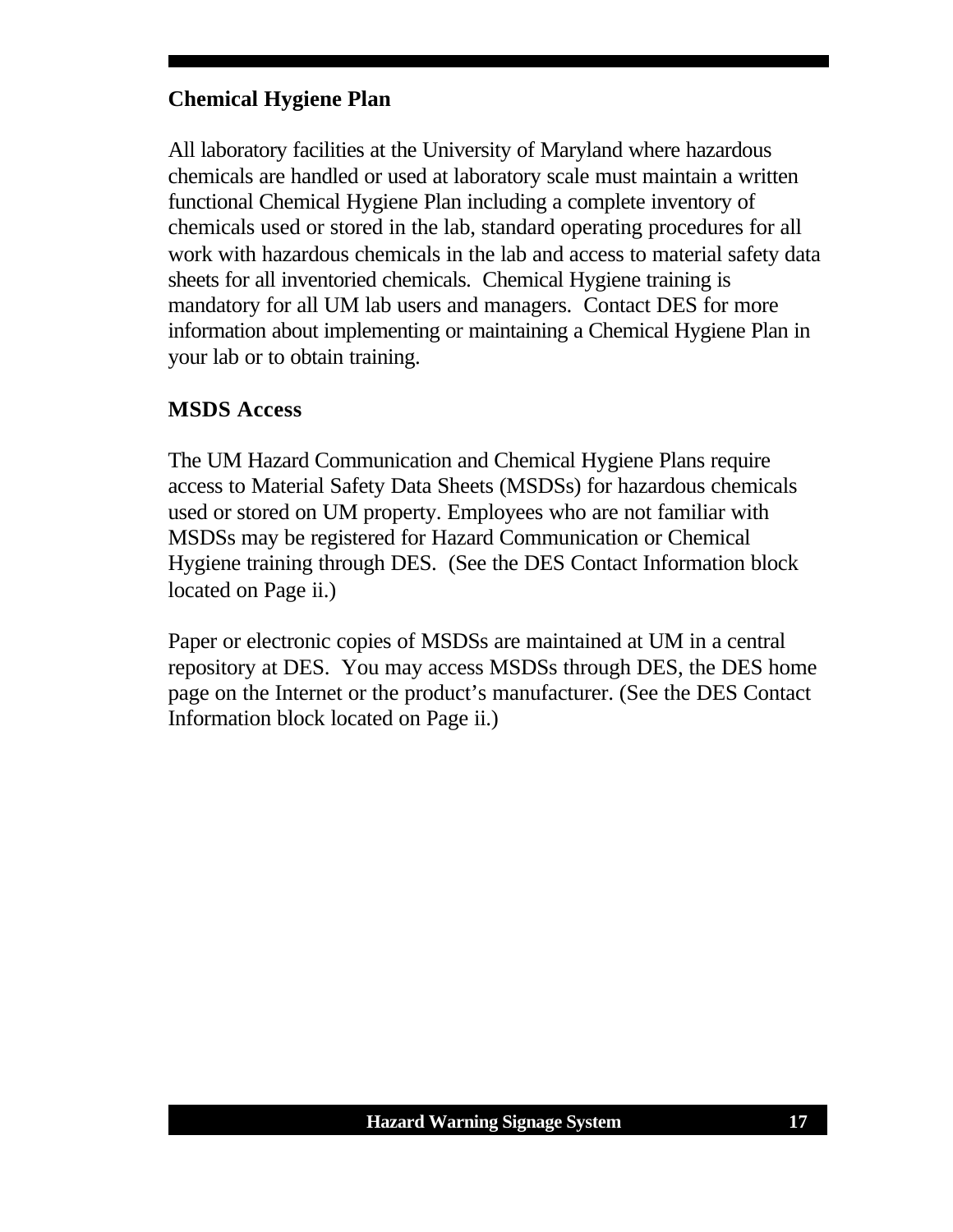## **Appendix A** - OSHA Substance Standards (29 CFR 1910.xxxx)

Use of any of the listed substances requires compliance with specific requirements of each of the individual standards. Full text of these standards may be found by on the OSHA Internet home page at www.osha.gov or by linkage through the DES home page.

| Asbestos                            | .1001 |
|-------------------------------------|-------|
| 4-Nitrobiphenyl                     | .1003 |
| alpha-Naphthylamine                 | .1004 |
| 4,4'-Methylene bis(2-chloroaniline) | .1005 |
| Methyl chloromethyl ether           | .1006 |
| 3,3'-Dichlorobenzidine (and salts)  | .1007 |
| bis-Chloromethyl ether              | .1008 |
| beta-Naphthylamine                  | .1009 |
| Benzidine                           | .1010 |
| 4-Aminodiphenyl                     | .1011 |
| Ethyleneimine                       | .1012 |
| beta-Propiolactone                  | .1013 |
| 2-Acetylaminofluorene               | .1014 |
| 4-Dimethylaminoazobenzene           | .1015 |
| N-Nitrosodimethylamine              | .1016 |
| Vinyl Chloride                      | .1017 |
| Arsenic (inorganic)                 | .1018 |
| Lead                                | .1025 |
| Cadmium                             | .1027 |
| Benzene                             | .1028 |
| Cotton dust                         | .1043 |
| 1,2-Dibromo-3-chloropropane         | .1044 |
| Acrylonitrile                       | .1045 |
| Ethylene oxide                      | .1047 |
| Formaldehyde                        | .1048 |
| 4,4'-Methylenedianiline             | .1050 |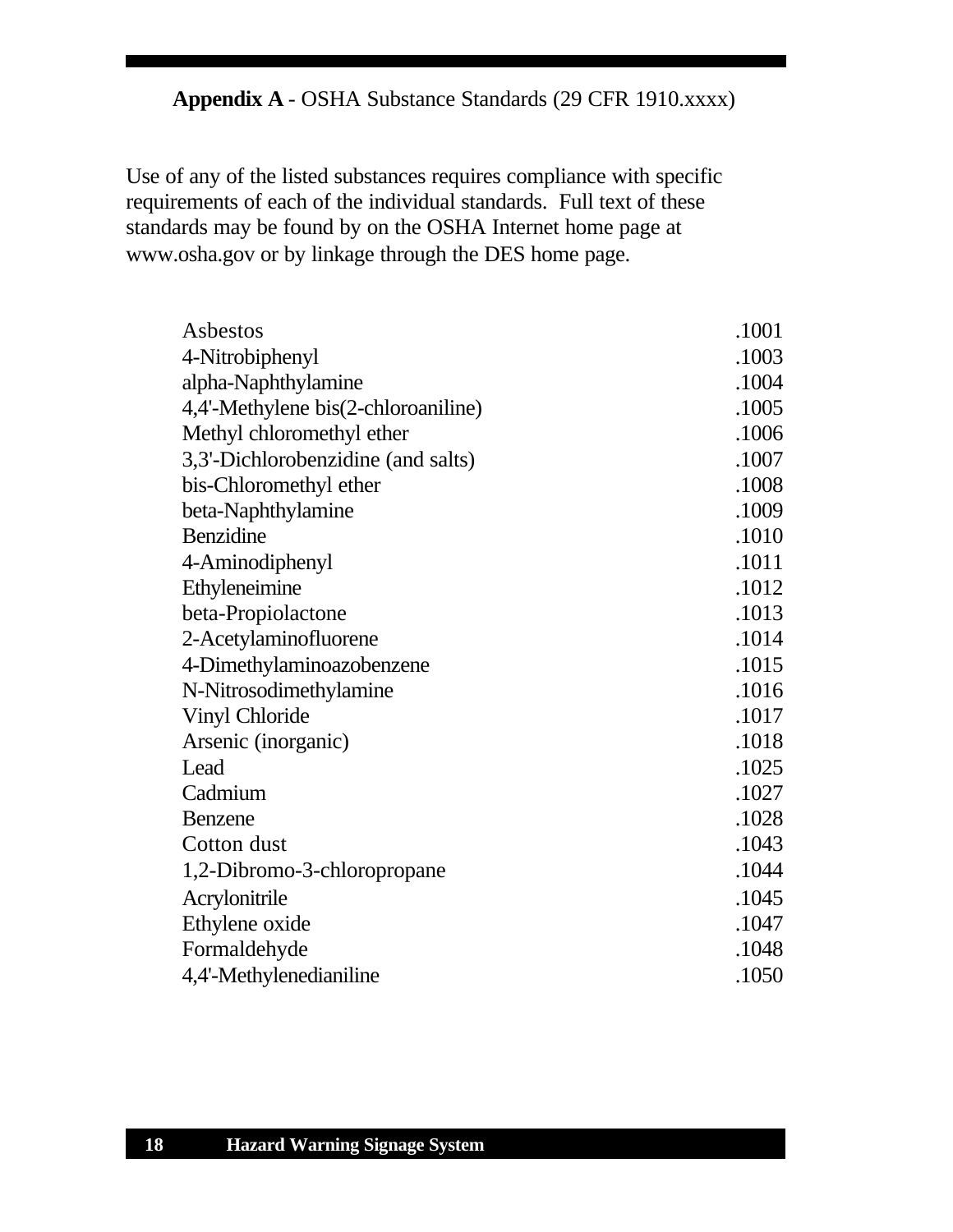# **Appendix B** - Signage Information Collection Form

| (Use additional forms as necessary)                                               | Submission/Revision Date: __________ |
|-----------------------------------------------------------------------------------|--------------------------------------|
| <b>Laboratory Location:</b>                                                       |                                      |
|                                                                                   |                                      |
|                                                                                   |                                      |
| <b>Entry or Advice Contact:</b>                                                   |                                      |
|                                                                                   |                                      |
|                                                                                   |                                      |
| Room Number: ________________ Office Telephone Number: __________________________ |                                      |
|                                                                                   |                                      |
| <b>Emergency Contacts:</b>                                                        |                                      |
| <b>Primary Contact</b>                                                            |                                      |
|                                                                                   |                                      |
|                                                                                   |                                      |
| Room Number: ______________ Office Telephone Number: ___________________________  |                                      |
|                                                                                   |                                      |
|                                                                                   |                                      |
|                                                                                   |                                      |
| <b>Secondary Contact</b>                                                          |                                      |
|                                                                                   |                                      |
|                                                                                   |                                      |
| Room Number: ______________ Office Telephone Number: ____________________________ |                                      |
|                                                                                   |                                      |
|                                                                                   |                                      |
|                                                                                   |                                      |
|                                                                                   |                                      |
|                                                                                   |                                      |